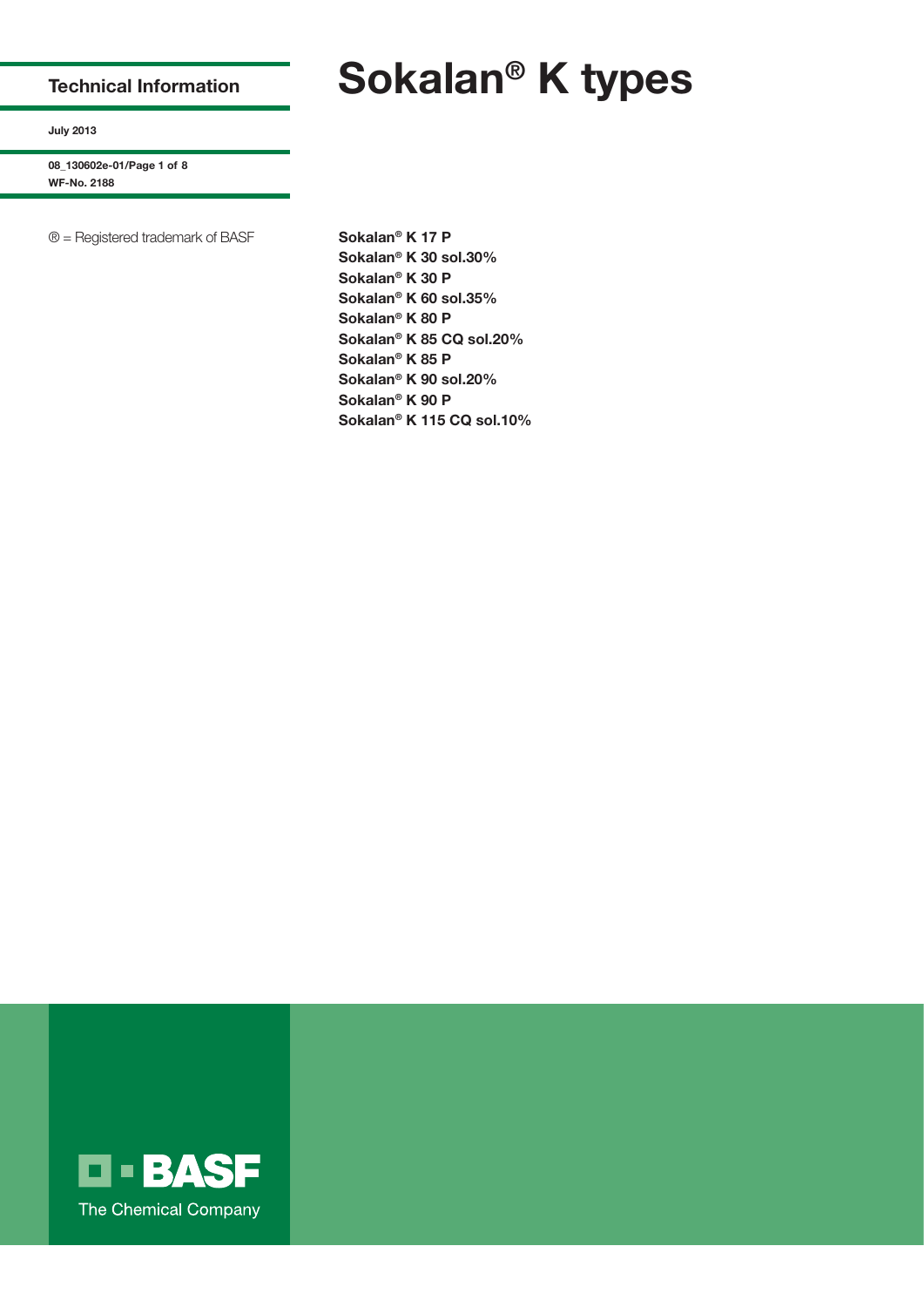**Chemical Character** Sokalan<sup>®</sup> K types are unbranched homopolymers of Polyvinylpyrrolidone (PVP).



*Figure 1: The chemical structure of polyvinylpyrrolidone*

Their composition is expressed by the general molecular formula:

 $(C_6H_9NO)$ <sub>n</sub>  $80 < n < 20000$ 

The various products differ from each other in terms of their molecular weight, which is reflected in their respective K-value.

The products are available as a powder or in some cases as an aqueous solutions (refer below<sup>1</sup>).

 $P = Power$ sol. = aqueous solution

PRD-Nos.\*

| 30581851 | Sokalan® K 17 P                                    |
|----------|----------------------------------------------------|
| 30581849 | Sokalan <sup>®</sup> K 30 sol.30%                  |
| 30581847 | Sokalan® K 30 P                                    |
| 30581985 | Sokalan® K 60 sol.35%                              |
| 30581978 | Sokalan® K 80 P <sup>1</sup>                       |
| 30581852 | Sokalan® K 85 CO sol.20% <sup>2</sup>              |
| 30581981 | Sokalan® K 85 P1                                   |
| 30581850 | Sokalan® K 90 sol.20%                              |
| 30581846 | Sokalan® K 90 P1                                   |
| 30584509 | Sokalan <sup>®</sup> K 115 CQ sol.10% <sup>2</sup> |
|          |                                                    |

\* BASF's commercial product numbers.

*1 Packaging under an atmosphere of nitrogen*

*2 Contains approx. 0,001% Polyaminopropyl Biguanide*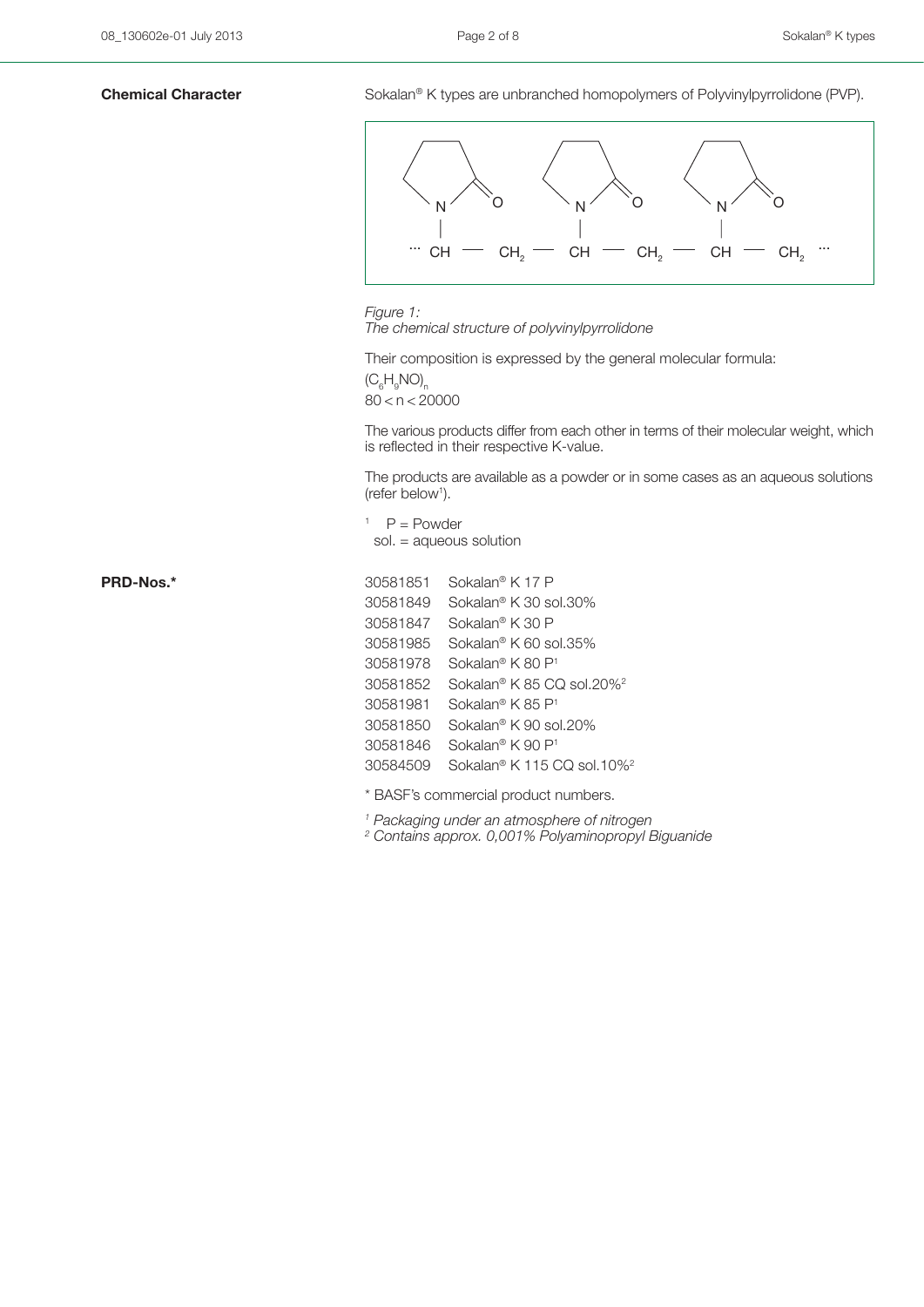**Properties** All the Sokalan<sup>®</sup> K types supplied in powder form range in colour from white to a feint yellow tint with different particle sizes (see Table 1).

All the liquid types are supplied clear and range in colour from colorless to a feint yellow tint aqueous solution. Their viscosity depends on the respective molecular weight and concentration (see Table 2).

In addition all Sokalan® K products are hygroscopic and have a weak characteristic odor.

Typical values of Sokalan® K types are listed in Table 1 (powder types) and Table 2 (solution types) below.

### **Table 1: Sokalan® K types (powder types) – typical values**

| <b>Sokalan®</b>                                                        |          | <b>K17P</b>                                                    | <b>K30P</b>                                                   | <b>K80P</b>                                                   | <b>K85P</b>                                                    | <b>K90P</b>                                                |
|------------------------------------------------------------------------|----------|----------------------------------------------------------------|---------------------------------------------------------------|---------------------------------------------------------------|----------------------------------------------------------------|------------------------------------------------------------|
| Physical form                                                          |          | powder                                                         | powder                                                        | powder                                                        | powder                                                         | powder                                                     |
| Average molar mass, Mw<br>(GPC, BASF method)                           | [kg/mol] | 9                                                              | 50                                                            | 850                                                           | 1100                                                           | 1400                                                       |
| K-value<br>(ISO 1628-1, 1% dry<br>substance in dist. H <sub>2</sub> 0) |          | 17 <sup>1</sup>                                                | 30                                                            | 80                                                            | 86                                                             | 90                                                         |
| <b>Solid Content</b><br>(ISO 3251)                                     | $[\%]$   | 98                                                             | 98                                                            | 98                                                            | 98                                                             | 98                                                         |
| <b>Water Content</b><br>(DIN 53715, K. Fischer)                        | $[\%]$   | $\overline{2}$                                                 | $\overline{2}$                                                | $\overline{2}$                                                | $\overline{2}$                                                 | $\overline{2}$                                             |
| pH value<br>(ISO 976, 10% in dist. Water)                              |          | 4                                                              | 4 <sup>2</sup>                                                | 6                                                             | $\overline{7}$                                                 | $\overline{7}$                                             |
| <b>Bulk Density</b><br>(ISO 60)                                        | [g/      | 450                                                            | 450                                                           | 450                                                           | 450                                                            | 450                                                        |
| Ash Content <sup>3</sup><br>(BASF Method)                              | [%]      | max. 0.02                                                      | max. 0.02                                                     | max. 0.02                                                     | max. 0.02                                                      | max. 0.02                                                  |
| residual N-Vinylpyrrolidone<br>(BASF method)                           | $[\%]$   | max. 0.01                                                      | max. 0.01                                                     | max. 0.01                                                     | max. 0.01                                                      | max. 0.01                                                  |
| Particle Size <sup>4</sup><br>(BASF method)                            |          | $X_{10}$ < 15 µm<br>$X_{50}$ < 25 µm<br>$X_{\rm q_0}$ < 100 µm | $X_{10}$ < 25 µm<br>$X_{50}$ < 75 µm<br>$X_{\alpha}$ < 130 µm | $X_{10}$ <60 µm<br>$X_{50}$ < 160 µm<br>$X_{\rm on}$ < 320 µm | $X_{10}$ < 90 µm<br>$X_{50}$ < 180 µm<br>$X_{\alpha}$ < 350 µm | $X_{10}$ < 90 µm<br>$X_{50}$ < 180 µm<br>$X_{90}$ < 350 µm |

 $^{\prime\prime}$  5% dry substance in dist.  $H_{\rm 2}$ 0

*2 10% dry substance in dist. Water*

*3 These values (ash content) refer to the 100% strength product*

*4 Xnn: share below the reported particle size*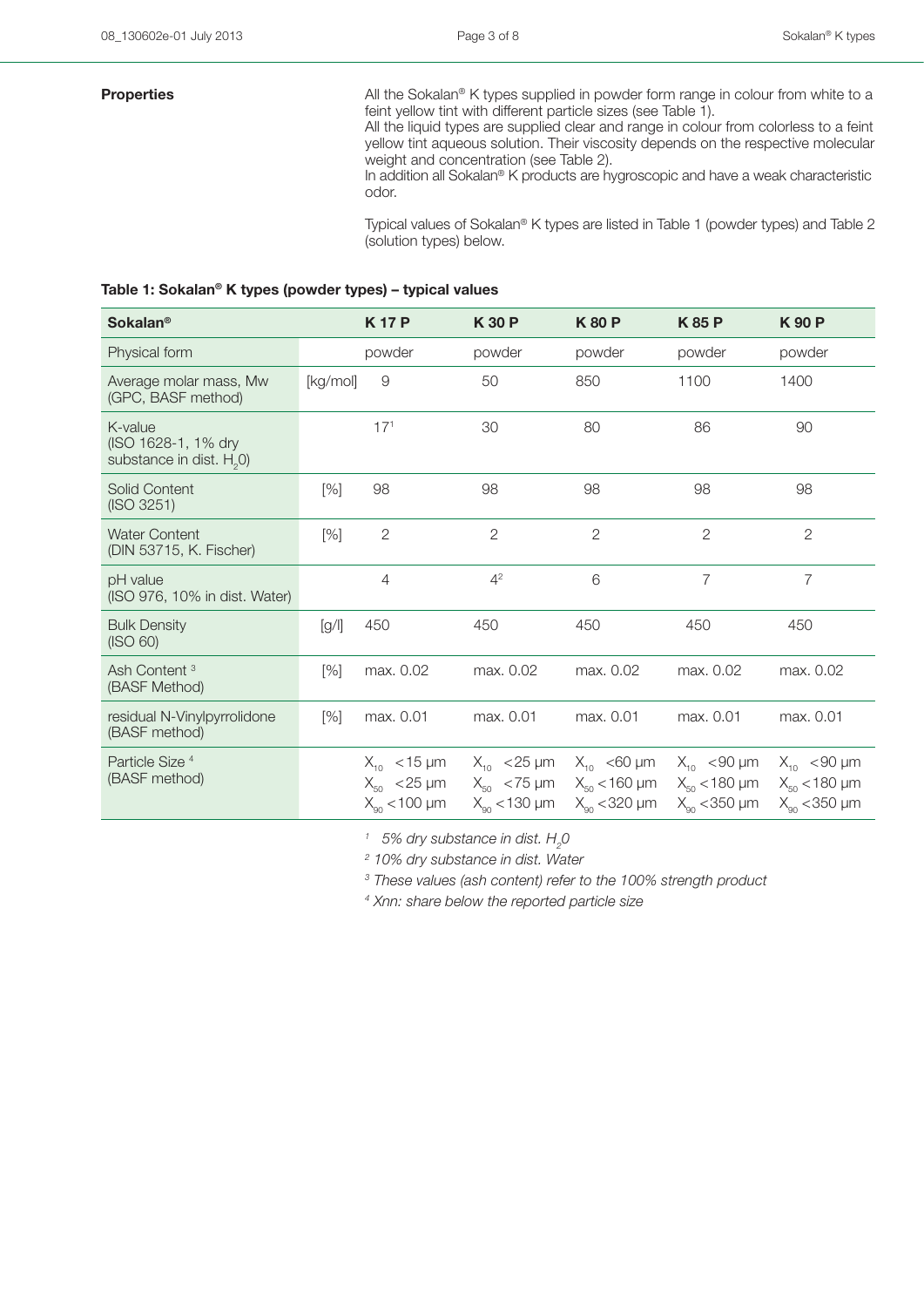### **Table 2: Sokalan® K types (solution types) – typical values**

| <b>Sokalan<sup>®</sup></b>                                   |                 | K 30<br>sol.30% | K 60<br>sol.35% | <b>K85 CQ</b><br>sol.20% | K 90<br>sol.20% | <b>K115 CQ</b><br>sol.10% |
|--------------------------------------------------------------|-----------------|-----------------|-----------------|--------------------------|-----------------|---------------------------|
| Physical form                                                |                 | liquid          | liquid          | liquid                   | liquid          | liquid                    |
| Average molar mass, Mw<br>(GPC, BASF method)                 | [kg/mol]        | 50              | 450             | 1100                     | 1600            | 2200                      |
| K-value<br>(ISO 1628-1, 1% dry<br>substance in dist. $H20$ ) |                 | 30              | 56              | 85                       | 96              | 118 <sup>1</sup>          |
| Solid Content<br>(ISO 3251)                                  | [%]             | 30              | 35              | 20                       | 20              | 11                        |
| <b>Water Content</b><br>(DIN 53715, K. Fischer)              | [%]             | 70              | 65              | 80                       | 80              | 89                        |
| pH value<br>(ISO 976, 10% dry<br>substance in dist. Water)   |                 | 6               | 8               | 8                        | 8               | 8                         |
| <b>Viscosity</b><br>(ISO 2555, Brookfield)                   | [ $mPa·s$ ] 120 |                 | 6000            | 11000                    | 28000           | 3500                      |
| Density<br>(DIN 51757, 20 °C)                                | $[g/cm^3]$      | 1.07            | 1.08            | 1.05                     | 1.05            | 1.02                      |
| Ash Content<br>(BASF method)                                 | [%]             | max. 0.02       | max. 0.02       | max. 0.02                | max. 0.02       | max. 0.02                 |
| residual N-Vinylpyrrolidone<br>(BASF method)                 | [%]             | max. 0.01       | max. 0.03       | max. 0.01                | max. 0.01       | max. 0.005                |

 $^{\prime}$  0.1% dry substance in dist.  $H_{\rm 2}$ 0

<sup>2</sup> These values (ash content) refer to the 100% strength product

The above data are current as at the data of publication and are not all included in the product specification.

The specified test characteristics are stated in the product specification, which may be requested from your local BASF representative.

All numerical data are approximated.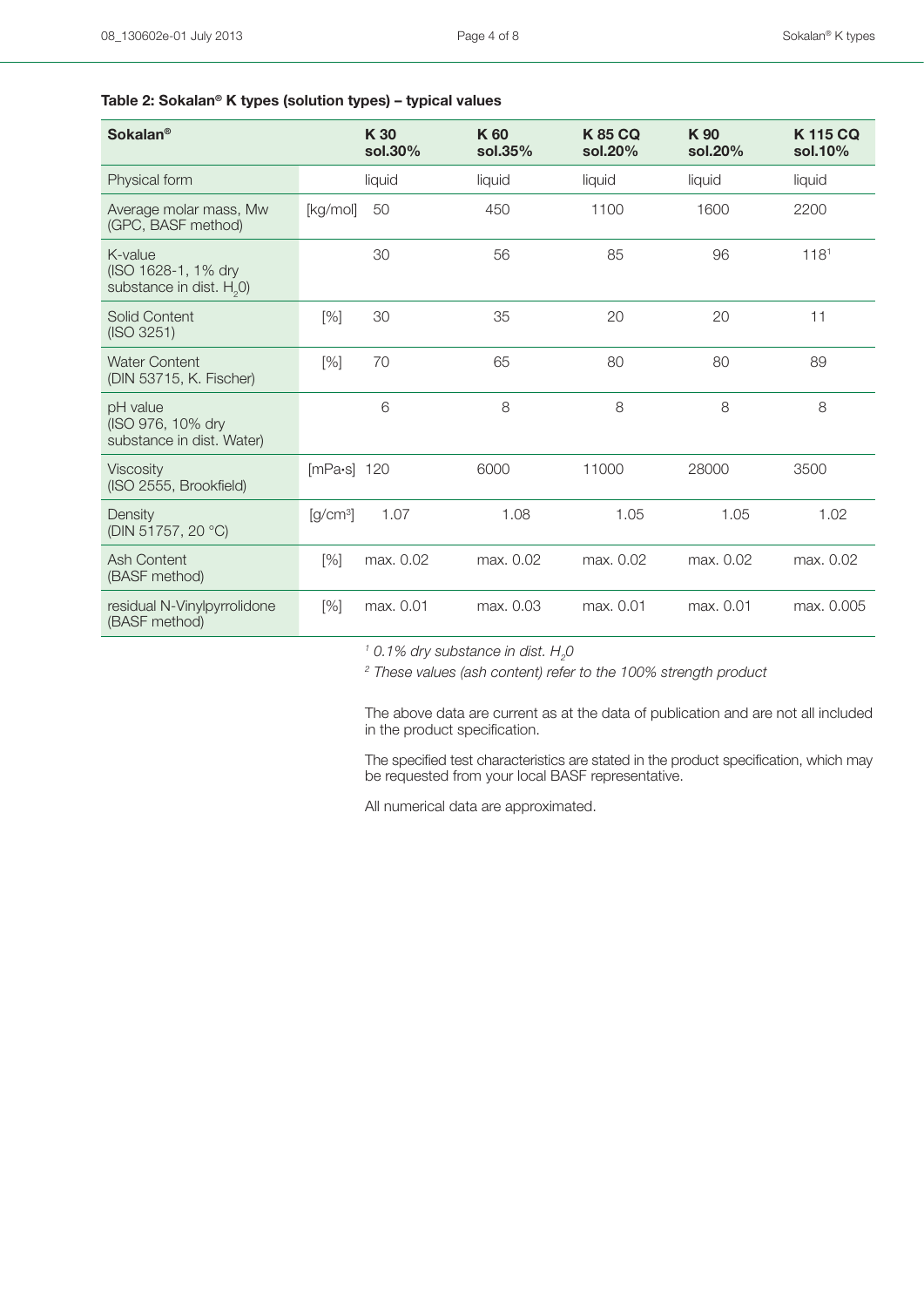**Viscosity Viscosity The viscosity of aqueous solutions of the Sokalan<sup>®</sup> K types depends on their** average molecular weight. Fig. 2. shows the considerable differences in viscosity between solutions of the different Sokalan® K types in water, as a function of their concentration. While in the case of the low molecular weight K 17 and K 30 types, a 5 – 10 % increase in concentration has only a slight effect on the viscosity, changes by a factor of 5 or more occur in the high molecular weight products





*Relationship between viscosity and solids content of different Sokalan® K types as aqueous solution.*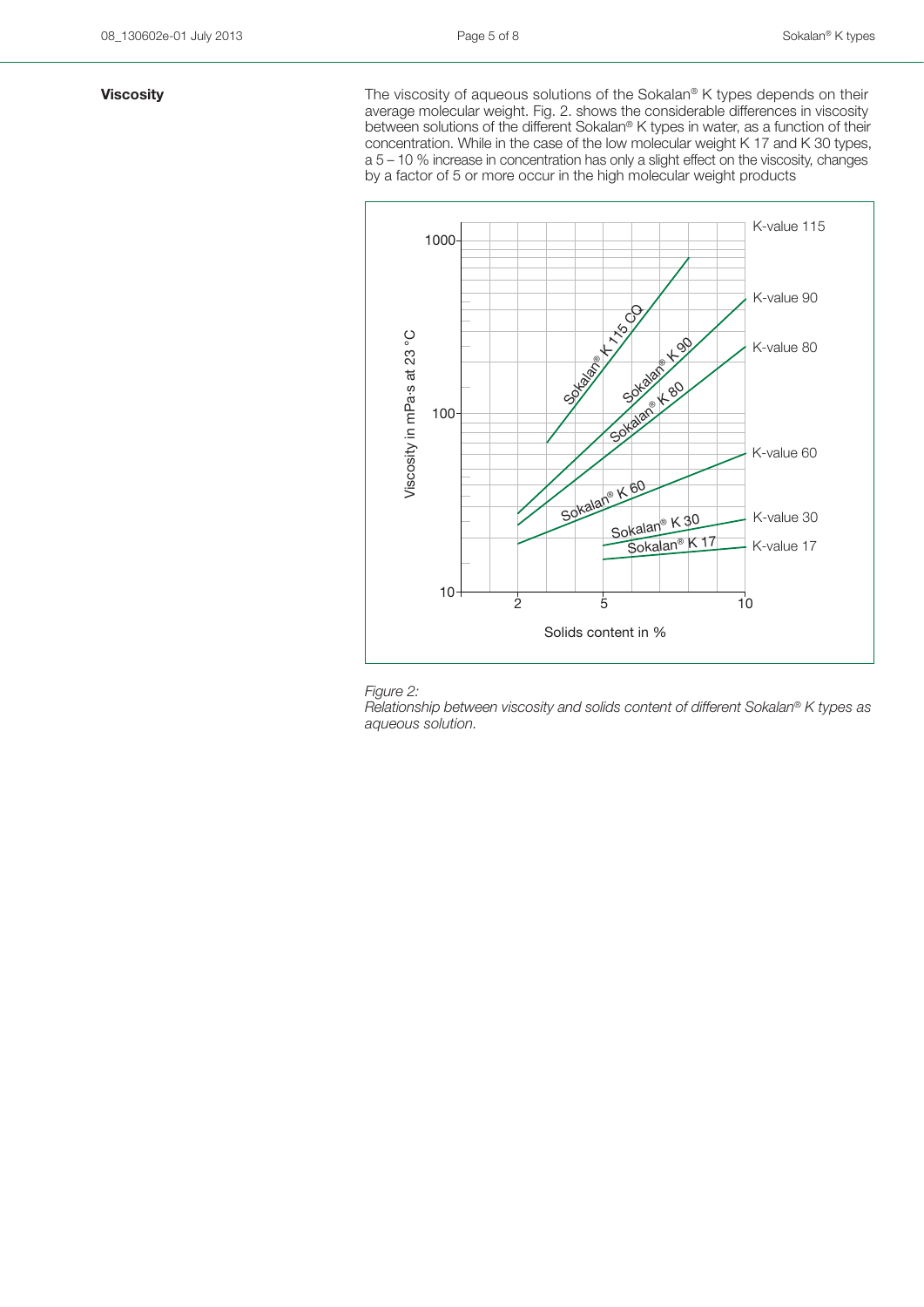Additionally in terms of impact from temperature on the viscosity, Sokalan® K 30 P (for example) in water of up to 10%, is hardly affected by temperature (Fig.3). At higher concentrations, however the viscosity decreases rapidly with increasing temperature.





*Typical viscosity of different Sokalan® K 30 P solutions in water as a function of temperature*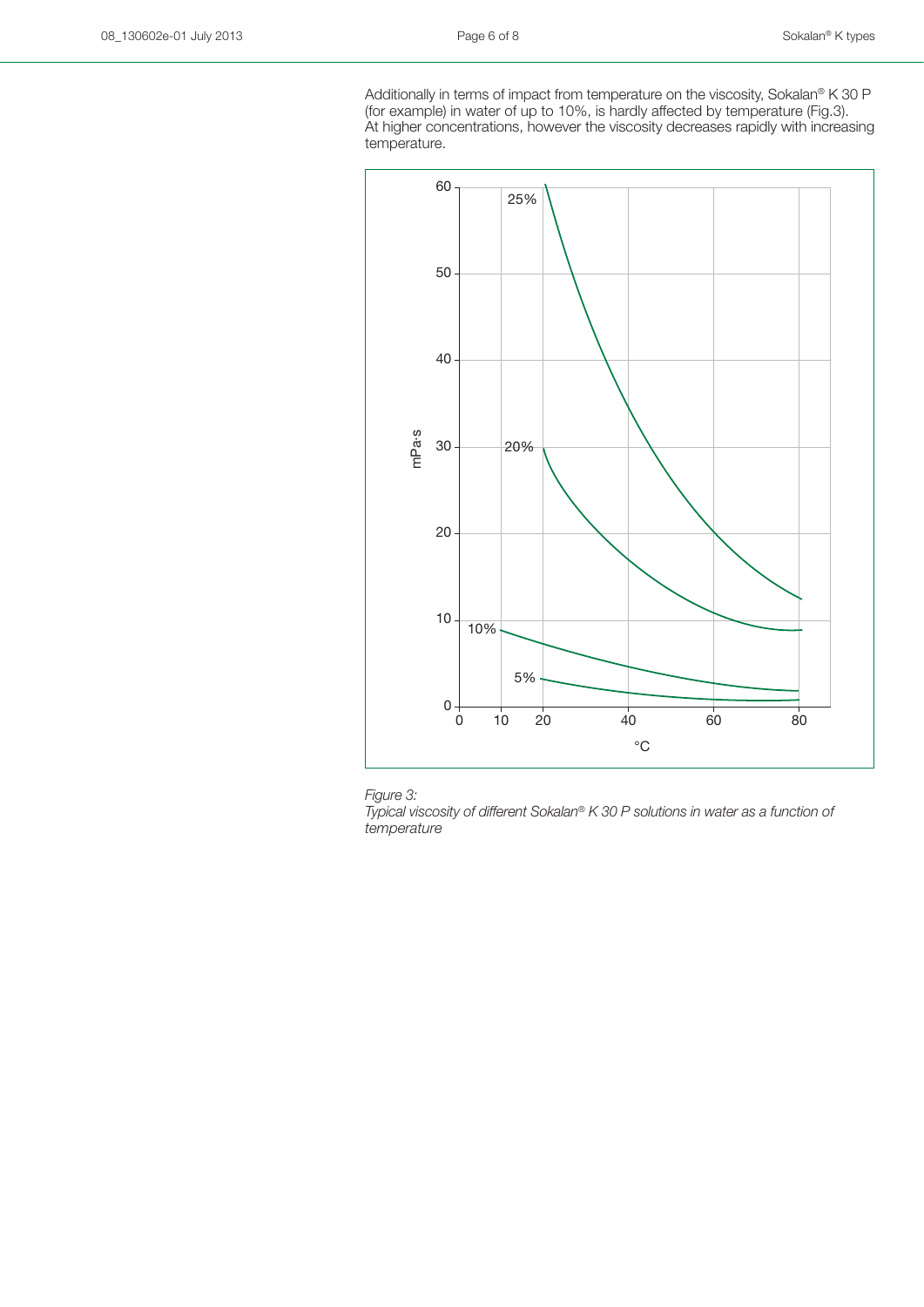**Humidity Example 3** Polyvinylpyrrolidone is a hygroscopic substance. Fig. 4 shows the moisture absorption curve as a function of relative humidity. It applies to all Sokalan® K types and is one of the few parameters that is largely independent of the molecular weight.



### *Figure 4:*

*Moisture absorption of the soluble Sokalan® K types at 25 °C after 7 days.*

### **Storage/Stability Powder types**

- a) Powder types are hygroscopic and soluble in water, with the result that they absorb moisture very quickly. Drums and bags should be tightly resealed after material is taken from them. We strongly recommend for the higher molecular powder types Sokalan® K 80 P, Sokalan® K 85 P, Sokalan® K 90 P storage under an inert atmosphere of nitrogen.
- b) We recommend storage temperatures below 25 °C, preferably between 10 25 °C.

### **Aqueous solution types**

- a) The viscosity of aqueous solutions with a pH value over 6 can increase during prolonged storage at elevated temperatures.
- b) Acidic solutions with a concentration below 30% tend to grow mould during storage.
- c) We recommend storage temperatures below 25 °C, preferably between 10 25 °C. At temperatures below 0  $^{\circ}$ C, the products may solidify, but brief heating to a maximum of 40 °C and stirring reverses the process.